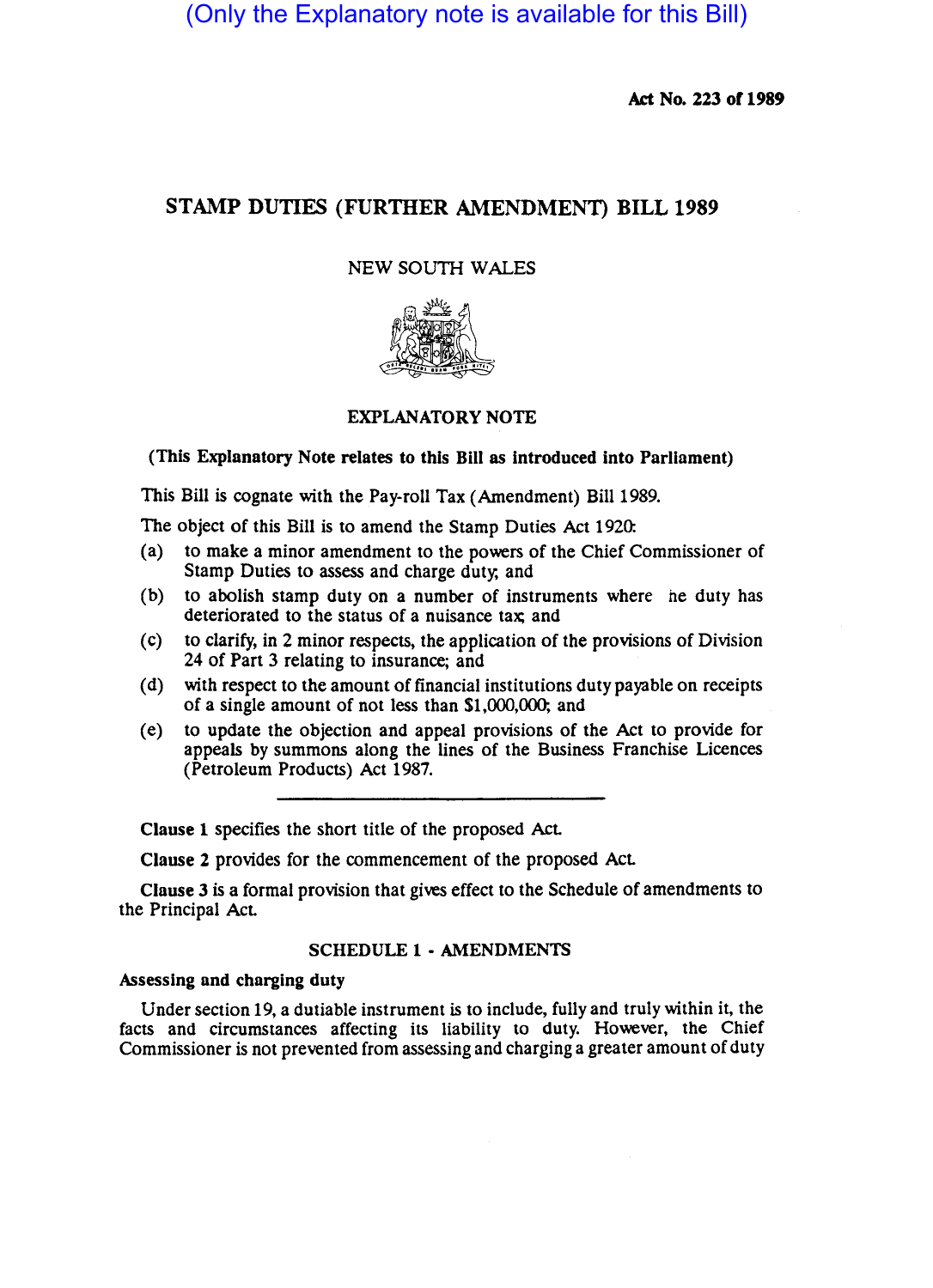than would appear to be chargeable and assessable by reference to the language and contents of the instrument

Schedule 1 (1) amends section 19 to empower the Chief Commissioner to assess and charge a greater or a lesser amount

### Abolition of stamp duty on certain instruments

Schedule 1 (2) and (10) (a) - (f) provide for the abolition of stamp duty on the following instruments:

- \* Bill of lading or receipt
- Charter party
- \* Letters of allotment and letters of renunciation
- \* Companies memorandum and articles of association
- \* Award whether under hand or seal
- Duplicate or counterpart of an agreement for the hire of a motion picture film
- \* Agreement for the hire of an electricity, gas or water meter

Instruments under the Real Property Act 1900, being:

- \* Application by tenant in tail for entry of title in fee simple
- \* Release or disclaimer of power
- Application for discharge or modification of restrictive covenant
- \* Application for entry of an estate in fee simple in enlargement of a long term under section 134 of the Conveyancing Act 1919
- Application to cancel notifications of leases or underleases as upon merger

#### Insurance

Schedule 1 (3), (4) and (5) amend, in 2 minor respects, sections 88, 88C and 88D. The amendments effected by Schedule 1  $(3)$ ,  $(4)$   $(a)$  and  $(5)$  make amendments to cause the exemption granted in relation to insurance risks occurring outside New South Wales to be uniformly expressed in sections 88, 88C and 88D. The amendment effected by Schedule 1 (4) (b) extends the existing power of the Chief Commissioner of Stamp Duties to apportion an insurance premium where part of the property to which the insurance relates is outside New South Wales or where part of the insurance risk can only occur outside New South Wales so as to include insurance disclosed in a return to which section 88D applies.

## Financial institutions duty

At the present time, financial institutions duty is payable on dutiable receipts at the rate of 0.03 per cent, but if the amount received is a Single amount of not less than \$1,000,000, the total amount of duty payable is 5300.

As from 1 December 1989, the amendments effected by Schedule 1 (6) and (10) (g) and (h) will increase the single amount to an amount of not less than \$2,000,000 and provide that the total amount of duty payable will be \$600.